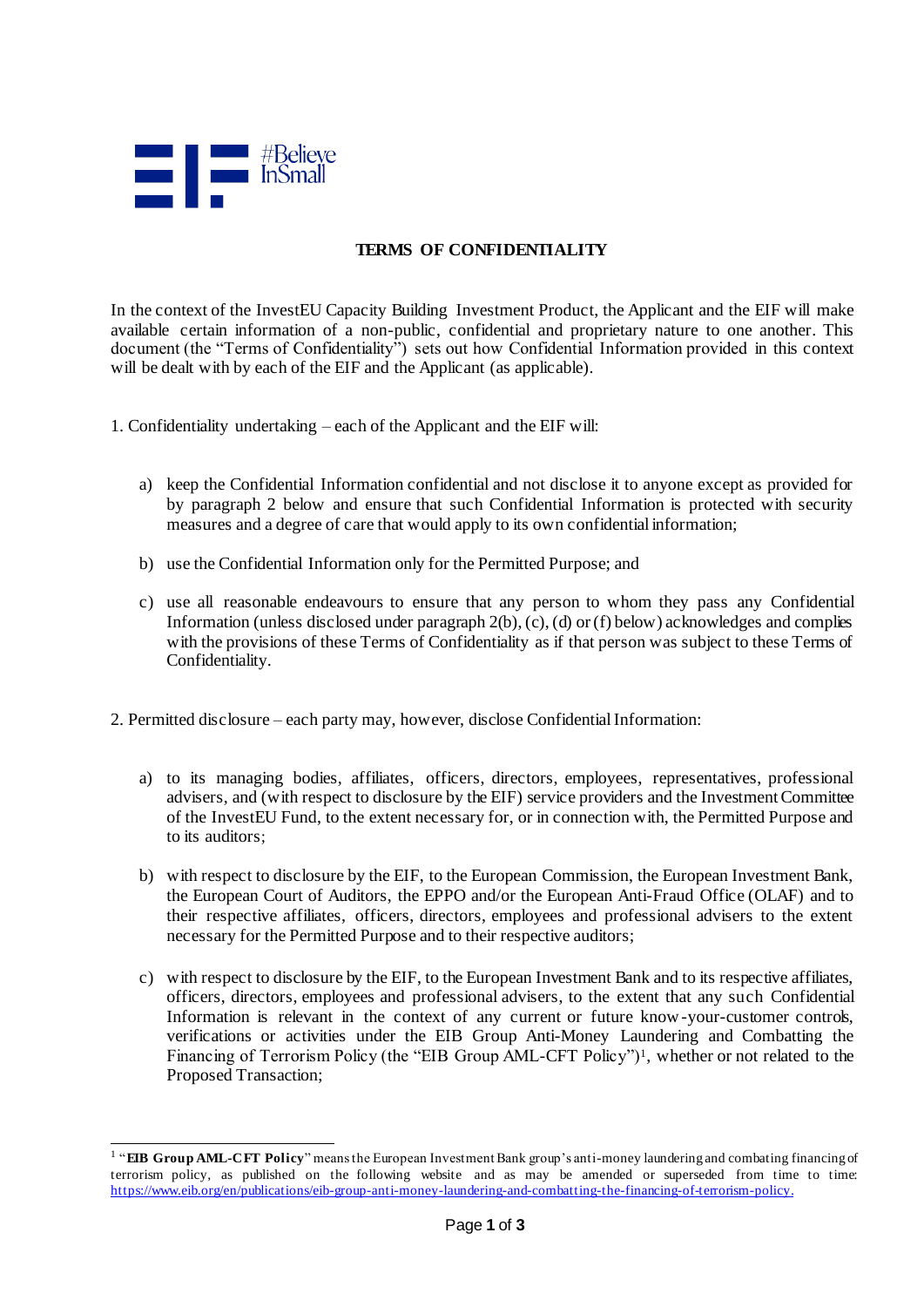- d) (i) where requested or required by any court of competent jurisdiction or any competent judicial, governmental, supervisory or regulatory body or administrative order, (ii) where required by its statutory documents, internal policies and procedures or in accordance with the relevant treaties or (iii) where required by the laws or regulations of any country with jurisdiction over its affairs; (iv) where required in connection with and for the purposes of any litigation, arbitration, administrative or other investigations, proceedings or disputes or in order to protect its interests in the course of any legal or arbitration proceedings;
- e) with the other party's prior written consent, not to be unreasonably withheld; or
- f) with respect to disclosure by the EIF, within the framework of the EIF's Transparency Policy<sup>2</sup> pursuant to which EIF may publish on its website the minutes of its Board of Directors (including a summary indicating the project name, the nature of the operation, the geographical focus and the relevant EIF-managed resources of the Proposed Transaction), unless the Applicant has specifically objected to such disclosure as set out in the Call.

The party disclosing any information shall have the onus to prove that the disclosure of such information is permitted under this Terms of Confidentiality.

3. Notification of Required or Unauthorised Disclosure – the disclosing party will (to the extent permitted by law and by its statutory documents) inform the other party of the full circumstances of any disclosure under paragraph 2(d) or upon becoming aware that Confidential Information has been disclosed in breach of the Terms of Confidentiality.

4. Termination – The Terms of Confidentiality will cease to apply to Confidential Information on the earlier of (a) the date of the signature of the Proposed Transaction containing a confidentiality undertaking in the same or similar terms as the Terms of Confidentiality, and (b) two years following the date on which such Confidential Information was provided.

5. Definitions – In these Terms of Confidentiality:

"Confidential Information" means any information marked as confidential relating to the EIF, the Applicant and the Proposed Transaction, provided to a party by the other party or any of its affiliates or advisers, in whatever form, and includes any document, electronic file or any other way of representing or recording information which contains or is derived or copied from such information but excludes information that:

(a) is or becomes public knowledge (other than as a result of any breach by a party of the Terms of Confidentiality), or

(b) in relation to information regarding the Applicant only, is not marked as confidential by such Applicant at the time of delivery, or

(c) in relation to information regarding the Applicant only, is known by the EIF before the date the information is disclosed to EIF by such Applicant or any of its affiliates or advisers, or

(d) in relation to information regarding the Applicant only, is lawfully obtained by EIF, other than from a source which is connected with such Applicant and which, in either case, as far as EIF is aware, has not been obtained in violation of, and is not otherwise subject to, any obligation of confidentiality;

"Permitted Purpose" means (a) (with respect to disclosure by the EIF) considering and assessing whether or not to enter into the Proposed Transaction or another transaction with the same Applicant, (b) any related

-

 $^2$  https://www.eif.org/news\_centre/publications/EIF\_Transparency\_policy